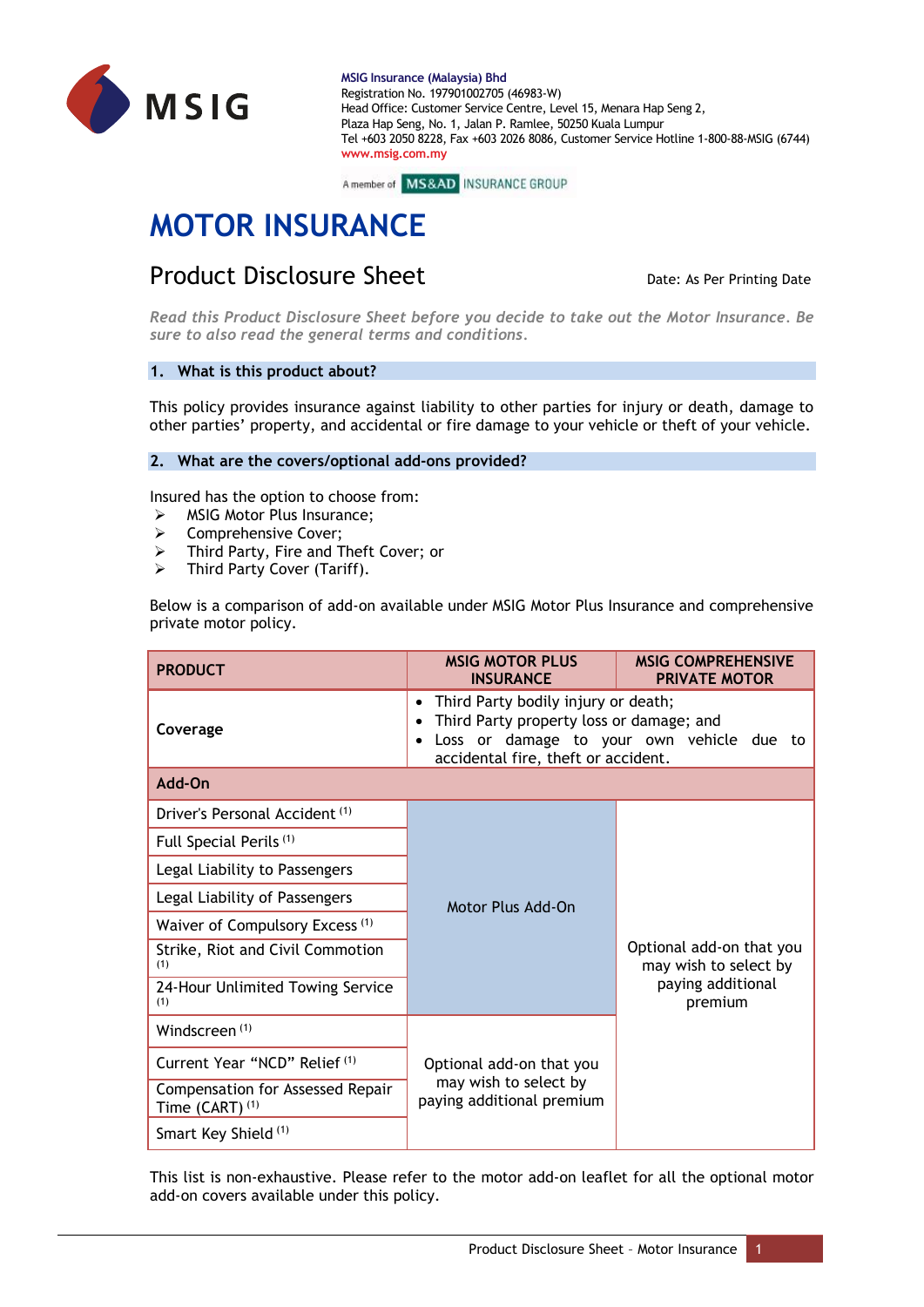

A member of MS&AD INSURANCE GROUP

Note: It is an offence under the laws of the Republic of Singapore to enter the country without extending passenger liability cover to your motor insurance.

(1) *For Comprehensive Private Car only.*

Duration of cover is for 1 year. You need to renew the insurance cover annually.

# **3. What are the differences between MSIG Motor Plus Insurance and Comprehensive Private Car Policy?**

A comparison of coverage and example premium between MSIG Motor Plus Insurance and standard comprehensive private car policy is illustrated in the table below:

| <b>Vehicle Information</b>             |                                                                                                                                                                           |                                                 |  |  |
|----------------------------------------|---------------------------------------------------------------------------------------------------------------------------------------------------------------------------|-------------------------------------------------|--|--|
| <b>Year of Manufacture</b>             | 2014                                                                                                                                                                      |                                                 |  |  |
| Model                                  | Perodua Myvi 1.3L Automatic                                                                                                                                               |                                                 |  |  |
| Sum Insured                            | RM48,000                                                                                                                                                                  |                                                 |  |  |
| <b>No Claim Discount</b>               | 55%                                                                                                                                                                       |                                                 |  |  |
| <b>Product</b>                         | <b>MSIG Motor Plus</b><br>Insurance                                                                                                                                       | <b>MSIG Comprehensive</b><br><b>Private Car</b> |  |  |
| Coverage                               | Third Party bodily injury or death;<br>$\bullet$<br>Third Party property loss or damage; and<br>Loss or damage due to accidental fire, theft or<br>$\bullet$<br>accident. |                                                 |  |  |
| <b>Estimated Basic Premium</b>         | RM 695.74                                                                                                                                                                 |                                                 |  |  |
| <b>Additional Coverage</b>             | Covered under this<br>policy                                                                                                                                              | With additional premium                         |  |  |
| 1. Driver's Personal Accident          |                                                                                                                                                                           | RM 60.00                                        |  |  |
| 2. Full Special Perils                 |                                                                                                                                                                           | RM 96.00                                        |  |  |
| 3. Legal Liability to Passengers       |                                                                                                                                                                           | RM 30.15                                        |  |  |
| 4. Legal Liability of Passengers       | RM 265.60                                                                                                                                                                 | RM 7.50                                         |  |  |
| 5. Waiver of Compulsory Excess         |                                                                                                                                                                           | RM 25.00                                        |  |  |
| 6. Strike, Riot and Civil Commotion    |                                                                                                                                                                           | RM 144.00                                       |  |  |
| 7. 24-Hour Unlimited Towing<br>Service |                                                                                                                                                                           | RM 30.00                                        |  |  |
| <b>Estimated Total Premium (2)</b>     | RM 961.34                                                                                                                                                                 | RM 1,088.39                                     |  |  |

(2) *Not inclusive of Service Tax and Stamp Duty.*

#### **4. How much premium do I have to pay?**

With the phased motor liberalization, the premium you may need to pay is based on risk characteristic <sup>(3)</sup>. The greater the potential risk, the higher the premium. The lower the potential risk, the lower the premium.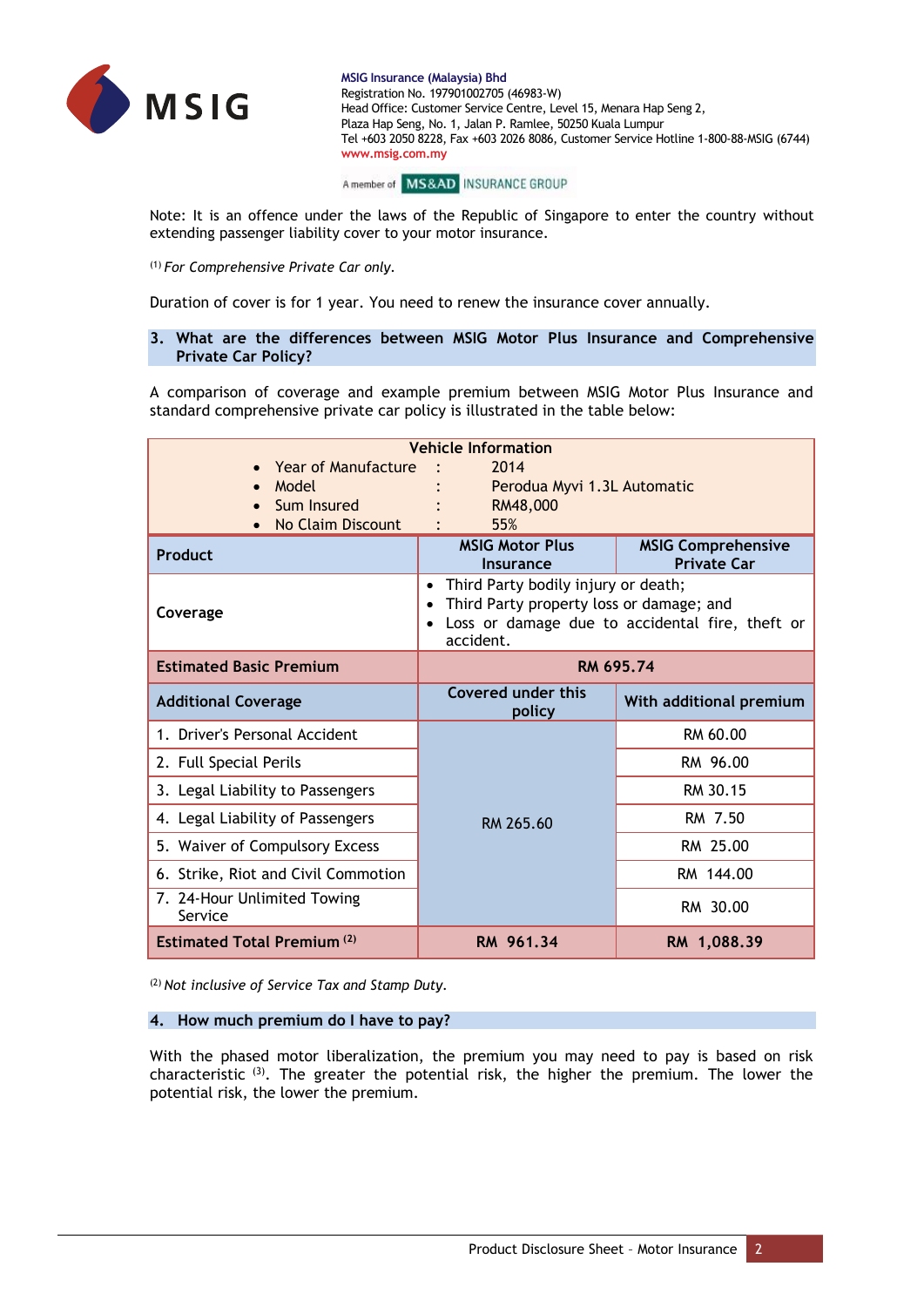

# A member of MS&AD INSURANCE GROUP

Example:

|                         | RM         |
|-------------------------|------------|
| <b>Basic Premium</b>    | <b>XXX</b> |
| Less NCD (if any)       | (XXX)      |
| Plus Optional Add-on    | <b>XXX</b> |
| <b>Plus Service Tax</b> | <b>XXX</b> |
| <b>Plus Stamp Duty</b>  | 10.00      |
| <b>Total Payable</b>    | <b>ΥΥΥ</b> |

(3) *Except for Third Party Cover (Tariff)*

The sum insured is based on current market value of the vehicle based on the reference to ISM-ABI vehicle valuation database system.

No Claim Discount – The premium payable may be reduced if you have No Claim Discount (NCD) entitlement. NCD is a 'reward' scheme for you if no claim was made against your policy during the preceding 12 months of policy.

| <b>Period of Insurance</b>           | <b>Private Car - NCD</b> |
|--------------------------------------|--------------------------|
| • After the 1st year of insurance    | $\bullet$ 25%            |
| • After the 2nd year of insurance    | $\bullet$ 30%            |
| • After the 3rd year of insurance    | $-38.33%$                |
| • After the 4th year of insurance    | $\bullet$ 45%            |
| • After 5 or more years of insurance | • 55%                    |

#### **5. What are the fees and charges that I have to pay?**

| <u>Type</u>           | Amount                  |
|-----------------------|-------------------------|
| • Stamp Duty          | $\bullet$ RM10.00       |
| $\bullet$ Service Tax | $\bullet$ 6% of premium |

You are obligated to pay any applicable taxes (which include but not limited to service tax and stamp duty) imposed by the Malaysian tax authorities in relation to your Policy.

#### **6. What are some of the key terms and conditions that I should be aware of?**

- ➢ **Importance of Disclosure**  You must take reasonable care not to misrepresent when answering questions in the proposal form or in any request made by MSIG Insurance (Malaysia) Bhd ("Company") and check the information you have provided is complete and accurate. You should also disclose all relevant information which may influence the Company in the acceptance of this insurance, decide the terms and the premium you will pay. If you do not take reasonable care and the information provided by you is incomplete or inaccurate, this may affect your claim. Your responsibility to provide complete and accurate information when requested by the Company shall continue until the time of you entering into, making changes to or renewing your insurance.
- ➢ **Cash Before Cover –** The insurance shall not be effective unless the premium due has been paid.
- You must ensure that your vehicle is insured at the appropriate amount.
- ➢ Compulsory Excess RM400 for Private Car policy, this is the amount of loss you have to bear if your vehicle is driven by a person not named in your policy or a person named in your policy who is under the age of 21 years old or the holder of a Provisional (P) or Learner (L) driver's license. (4)
- $\triangleright$  Other Excess, this is the amount of loss you have to bear before we pay for the balance of your vehicle damage claim. This amount is determined by us based upon underwriting considerations.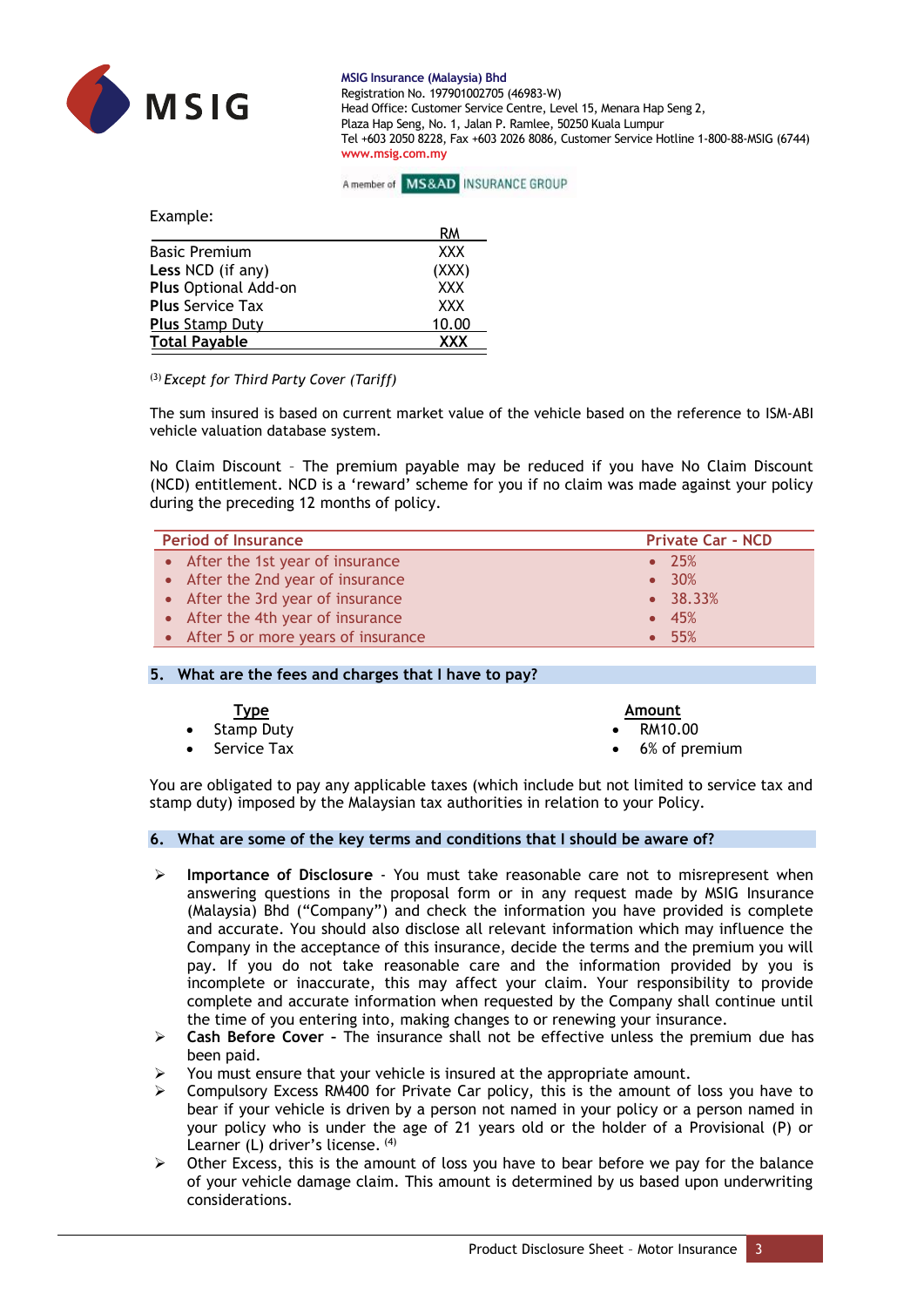



(4) *Not applicable for MSIG Motor Plus Insurance.*

#### **7. What are the major exclusions under this policy?**

The policy does not cover losses, such as:

- Your own death or bodily injury due to motor accident. (5)
- Your liability against claims from passengers in your vehicle. (5)
- $\triangleright$  Loss/damage arising from an act of nature, e.g. flood, landslide and landslip.  $(5)$
- ➢ Consequential loss, depreciation, wear and tear, mechanical or electrical breakdown failures or breakages.
- $\triangleright$  War and related risks.

*Note: This list is non-exhaustive. Please refer to the sample policy contract for the full list of exclusions under this policy.*

(5) *These may be insured separately for additional premiums or covered under MSIG Motor Plus.*

#### **8. Can I cancel my policy?**

You may cancel your policy at any time by giving written notice to the insurance company. Upon cancellation, you are entitled to a refund of the premium based on short-period rates as below, where any minimum premium paid under the policy is not refundable:

| <b>Period of Insurance</b> | <b>Refund of Premium %</b>     |
|----------------------------|--------------------------------|
| • Not exceeding 1 week     | • 87.5% of the total premium   |
| • Not exceeding 1 month    | • 75.0% of the total premium   |
| • Not exceeding 2 months   | • 62.5% of the total premium   |
| • Not exceeding 3 months   | • 50.0% of the total premium   |
| • Not exceeding 4 months   | • 37.5% of the total premium   |
| • Not exceeding 6 months   | • 25.0% of the total premium   |
| • Not exceeding 8 months   | • 12.5% of the total premium   |
| • Exceeding 8 months       | • No refund of premium allowed |
|                            |                                |

#### **9. What do I need to do if there are changes to my contact/personal details?**

It is important that you inform us of any change in your contact details to ensure that all correspondences reach you in a timely manner.

#### **10. Where can I get further information?**

Should you require additional information about Motor Insurance, please refer to the *insuranceinfo* booklet on 'Motor Insurance', available at our branches or you can obtain a copy from an insurance adviser or visit **www.insuranceinfo.com.my.**

If you have any enquiries, please contact us at:

**MSIG Insurance (Malaysia) Bhd Registration No. 197901002705 (46983-W) Customer Service Centre: Level 15, Menara Hap Seng 2, Plaza Hap Seng No. 1, Jalan P. Ramlee 50250 Kuala Lumpur Tel: (603) 2050 8228 Fax: (603) 2026 8086 Customer Service Hotline: 1800-88-MSIG (6744) E-mail: [myMSIG@my.msig-asia.com](mailto:myMSIG@my.msig-asia.com)**